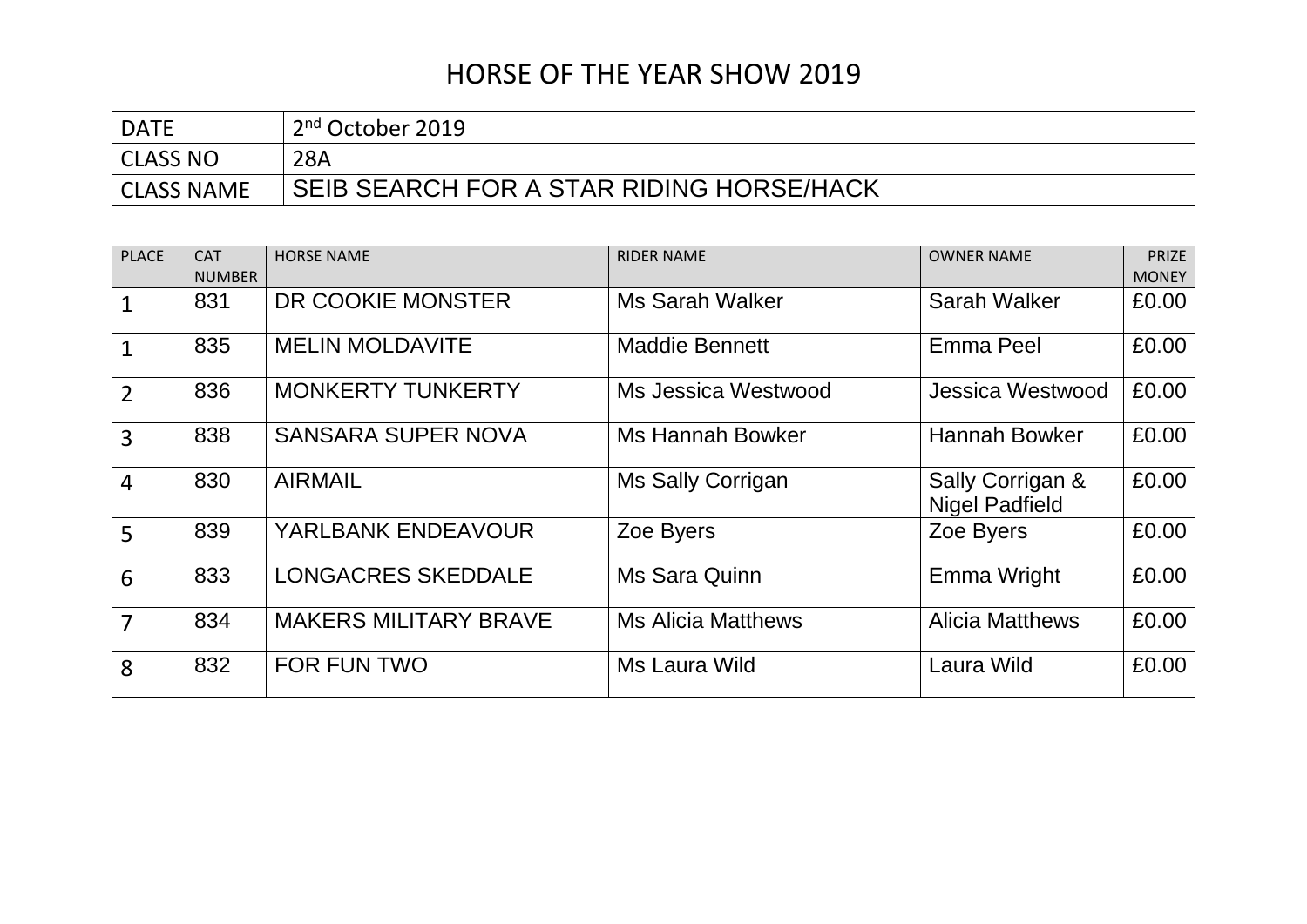| <b>DATE</b>       | 2 <sup>nd</sup> October 2019                |
|-------------------|---------------------------------------------|
| CLASS NO          | 28B                                         |
| <b>CLASS NAME</b> | SEIB SEARCH FOR A STAR SHOW COB OF THE YEAR |

| <b>PLACE</b>   | <b>CAT</b><br><b>NUMBER</b> | <b>HORSE NAME</b>        | <b>RIDER NAME</b>             | <b>OWNER NAME</b>             | <b>PRIZE</b><br><b>MONEY</b> |
|----------------|-----------------------------|--------------------------|-------------------------------|-------------------------------|------------------------------|
| $\mathbf 1$    | 849                         | <b>WULFSTAN EVENSONG</b> | <b>Ms Emily Chambers</b>      | <b>Emily Chambers</b>         | £0.00                        |
| $\overline{2}$ | 844                         | <b>MR DIGBOB</b>         | Olivia Whitehead              | <b>Rachel Crayston</b>        | £0.00                        |
| $\overline{3}$ | 847                         | <b>SEMI OTTO</b>         | <b>Courtney Coulbeck</b>      | <b>Vicki Coulbeck</b>         | £0.00                        |
| $\overline{4}$ | 842                         | <b>KALLE VAL HALLE</b>   | <b>Amy Harris</b>             | Pam Hodkinson                 | £0.00                        |
| 5              | 841                         | <b>COBMMANDO</b>         | <b>Ms Vikki Swindell</b>      | <b>Vikki Swindell</b>         | £0.00                        |
| 6              | 840                         | <b>CHANTILLY LACE</b>    | Mr J.E. Rooks                 | J.E. Rooks                    | £0.00                        |
| $\overline{7}$ | 848                         | <b>TWO TONE ARTURO</b>   | <b>Ms Sarah Fraser</b>        | Sarah Fraser & Julie Oliver   | £0.00                        |
| 8              | 846                         | <b>RILEY</b>             | <b>Charlotte Kitteringham</b> | <b>Charlotte Kitteringham</b> | £0.00                        |
| 9              | 843                         | LOUISDUBH TULLA KITTY    | <b>Ms Rachel Nettleton</b>    | <b>Rachel Nettleton</b>       | £0.00                        |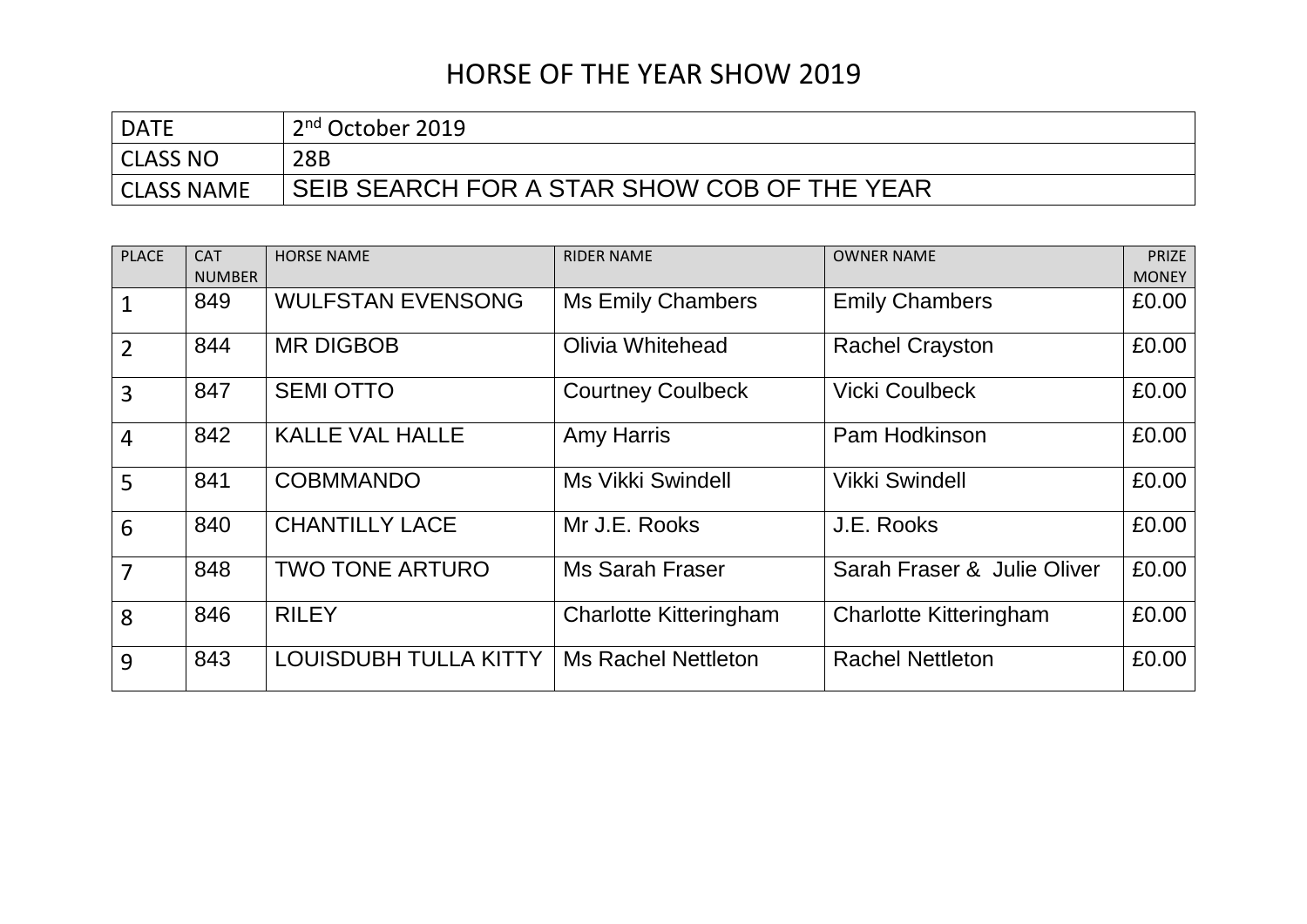| <b>DATE</b> | 3rd October 2019                                           |
|-------------|------------------------------------------------------------|
| CLASS NO    | 28C                                                        |
| CLASS NAME  | SEIB SEARCH FOR A STAR WORKING SHOW HORSE/PONY OF THE YEAR |

| <b>PLACE</b>   | <b>CAT</b>    | <b>HORSE NAME</b>                      | <b>RIDER NAME</b>           | <b>OWNER NAME</b>               | <b>PRIZE</b> |
|----------------|---------------|----------------------------------------|-----------------------------|---------------------------------|--------------|
|                | <b>NUMBER</b> |                                        |                             |                                 | <b>MONEY</b> |
| <b>HORSE</b>   |               |                                        |                             |                                 |              |
| $\mathbf{1}$   | 858           | <b>RAMBO</b>                           | Ms Pippa Tucker             | Pippa Tucker                    | £0.00        |
| $\overline{2}$ | 856           | <b>MCEVOY</b>                          | <b>Ms Sophie Stratton</b>   | <b>Jane Stratton</b>            | £0.00        |
| $\overline{3}$ | 850           | <b>BALLYMACASHEN MAEVE</b>             | Emma Mcdonald               | Emma Mcdonald                   | £0.00        |
| 4              | 853           | <b>COCKTAIL</b>                        | Ms Fern Parker              | Carol Buckingham                | £0.00        |
| 5              | 851           | <b>BOND GIRL</b>                       | Ms Alison Cope              | <b>Alison Cope</b>              | £0.00        |
| <b>PONY</b>    |               |                                        |                             |                                 |              |
| $\mathbf{1}$   | 855           | LINSFORD EAR TO THE<br><b>GROUND</b>   | Mrs Lisa Sergeant           | Lisa Sergeant                   | £0.00        |
| $\overline{2}$ | 857           | <b>O'FON TIARA</b>                     | <b>Ms Natalia Schofield</b> | Mrs JK & Mr J Jenkins &<br>Leah | £0.00        |
| $\overline{3}$ | 859           | <b>TREGAIRE TIGER LILY</b>             | Erin Jennings               | Kim Jennings                    | £0.00        |
| 4              | 854           | <b>FELINMOR CROWN</b><br><b>PRINCE</b> | <b>Monique Sharp</b>        | Heidi Sharp & Monique<br>Sharp  | £0.00        |
| 5              | 852           | <b>CLARET JUG</b>                      | Amelia Bullock              | Jemma Bullock                   | £0.00        |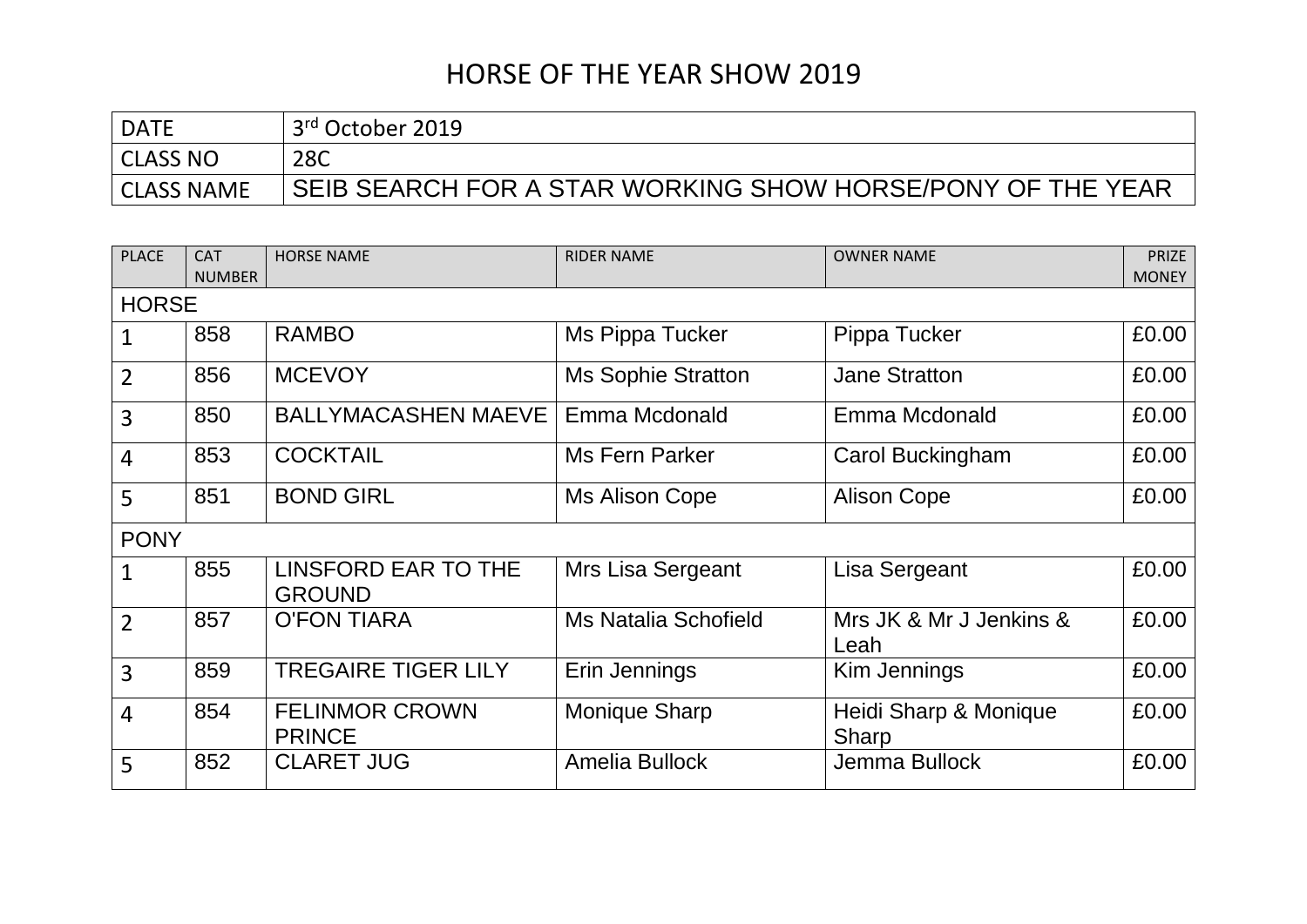| <b>DATE</b>       | 3 <sup>rd</sup> October 2019                           |
|-------------------|--------------------------------------------------------|
| CLASS NO          | 28D                                                    |
| <b>CLASS NAME</b> | ' SEIB SEARCH FOR A STAR TRADITIONAL HORSE OF THE YEAR |

| <b>PLACE</b>   | <b>CAT</b>    | <b>HORSE NAME</b>            | <b>RIDER NAME</b>             | <b>OWNER NAME</b>       | <b>PRIZE</b> |
|----------------|---------------|------------------------------|-------------------------------|-------------------------|--------------|
|                | <b>NUMBER</b> |                              |                               |                         | <b>MONEY</b> |
| $\mathbf{1}$   | 860           | <b>DAFFODIL</b>              | <b>Kirsty Warnes</b>          | Angela Warnes           | £0.00        |
| $\overline{2}$ | 867           | <b>RETURN TICKET</b>         | <b>Chloe Hardwick</b>         | <b>Chloe Hardwick</b>   | £0.00        |
| $\overline{3}$ | 866           | RANDALSTOWN RAZZMATAZZ       | <b>Ms Mackenzie Preston</b>   | Mackenzie Preston       | £0.00        |
| $\overline{4}$ | 864           | <b>MICKLEHURST CARETAKER</b> | Mrs Amanda Noon               | Amanda Noon             | £0.00        |
| 5              | 868           | <b>ROCKY</b>                 | <b>Brittany Anne Robinson</b> | Pauline & James<br>Pape | £0.00        |
| 6              | 869           | <b>SPLASHDOWN LENNY</b>      | Ms Dawn Birdsey               | Dawn Birdsey            | £0.00        |
| $\overline{7}$ | 861           | <b>HERMITS SAHARA SECRET</b> | <b>Ms Rosie Metcalfe</b>      | Rosie Metcalfe          | £0.00        |
| 8              | 862           | <b>HURST WOOD ROXANNE</b>    | Ms Katie Weatherall           | katie weatherall        | £0.00        |
| 9              | 863           | <b>JACK</b>                  | Laura Barwood                 | Laura Barwood           | £0.00        |
| 10             | 865           | <b>MR JONES</b>              | Ms Chloe Williams             | <b>Chloe Williams</b>   | £0.00        |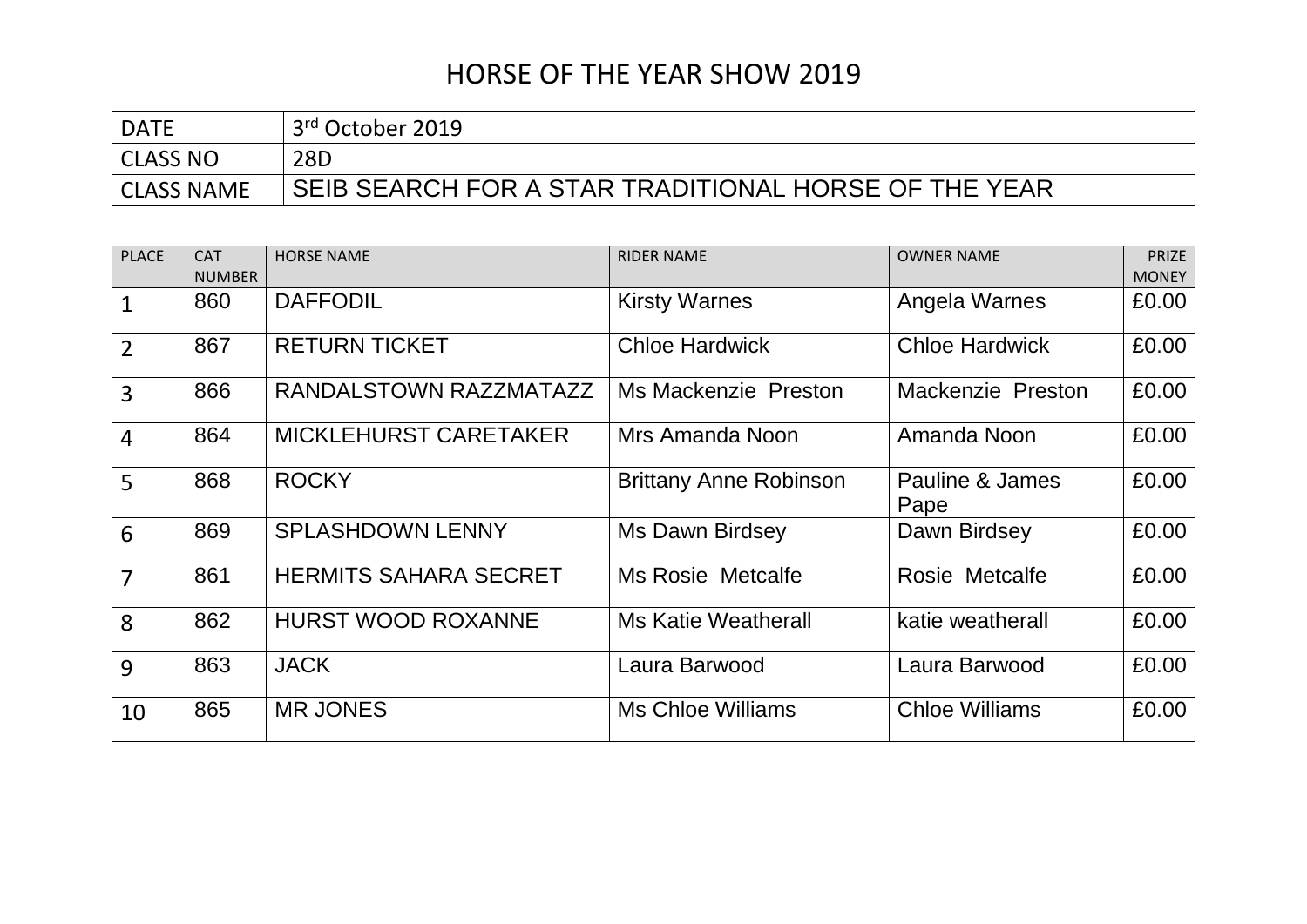| <b>DATE</b>       | 4 <sup>th</sup> October 2019                   |
|-------------------|------------------------------------------------|
| CLASS NO          | <b>28E</b>                                     |
| <b>CLASS NAME</b> | SEIB SEARCH FOR A STAR SHOW HUNTER OF THE YEAR |

| <b>PLACE</b>   | <b>CAT</b>    | <b>HORSE NAME</b>                        | <b>RIDER NAME</b>         | <b>OWNER NAME</b>          | <b>PRIZE</b> |
|----------------|---------------|------------------------------------------|---------------------------|----------------------------|--------------|
|                | <b>NUMBER</b> |                                          |                           |                            | <b>MONEY</b> |
| $\mathbf{1}$   | 871           | <b>BLOOMFIELD IMPERIAL</b>               | Ms Isabel Southworth      | <b>Isabel Southworth</b>   | £0.00        |
| $\overline{2}$ | 874           | <b>GLARAMARA FREYA</b>                   | <b>Ms Elizabeth Ostle</b> | Sarah Brennan              | £0.00        |
| $\overline{3}$ | 875           | <b>JACK</b>                              | <b>Mrs Sarah Wharton</b>  | Sarah Wharton              | £0.00        |
| $\overline{4}$ | 873           | <b>DEXTER IX</b>                         | Ms Abi Wood               | Abi Wood                   | £0.00        |
| 5              | 870           | <b>BALLYENGLAND</b><br><b>CHALLENGER</b> | <b>Ms Ella Matravers</b>  | <b>Belinda Pennington</b>  | £0.00        |
| 6              | 879           | <b>TILBROOK DIAMOND HUNTER</b>           | Mrs Lisa Summerfield      | <b>Bernard Summerfield</b> | £0.00        |
| $\overline{7}$ | 876           | <b>PICTUS ARISTOCRAT</b>                 | Mrs Lesley Brown          | <b>Lesley Brown</b>        | £0.00        |
| 8              | 872           | <b>CASTLECOMER X</b>                     | Mrs Helen Dixon           | <b>HELEN DIXON</b>         | £0.00        |
| 9              | 877           | <b>PLUME TOP MALIKA</b>                  | <b>Heather Williams</b>   | <b>Heather Williams</b>    | £0.00        |
| 10             | 878           | <b>STRICTLY TAKES TWO</b>                | Ms Lucy Turner            | <b>Lucy Turner</b>         | £0.00        |